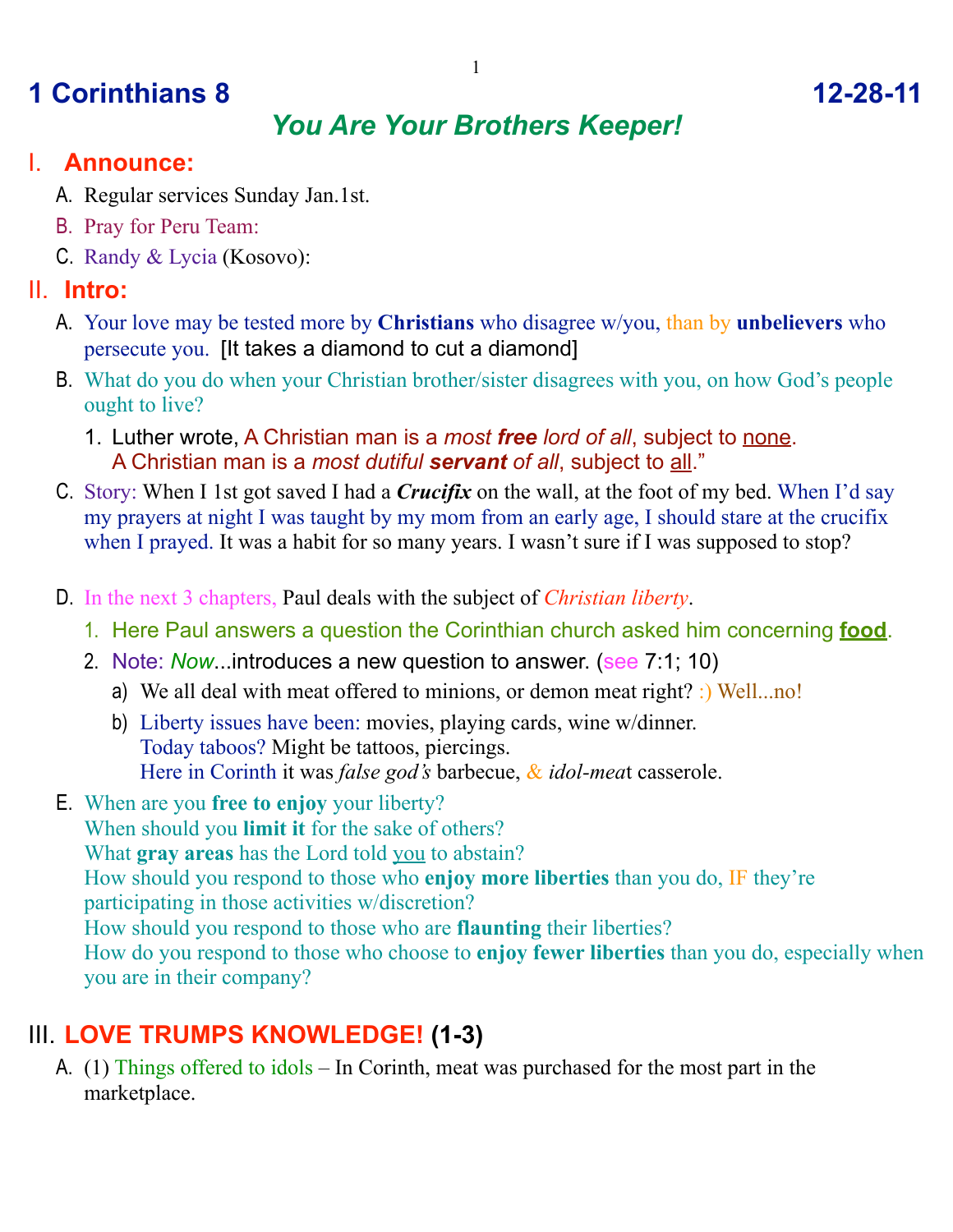- B. The problem for some of the believers was that they knew, most likely, it had been offered in one of the pagan temples, in which **3 things** would have taken place:
	- 1. **Part** of the meat was burned to a deity.
		- a) Sometimes a mere token part, as small as some of the hair cut from the forehead. William Barclay
	- 2. **Part** was served at a banquet w/the deity as honored guest.
	- 3. **Part** was sold at the marketplace.
		- a) So, Christians didn't know what to do with this…was this compromise to eat this? Did it even matter?
	- 4. We may not deal with whether the butcher at Costco/Albertson's has said some strange prayer over our T-Bone's or not, but we all still deal with Christian liberties.
		- a) When can we **lean on** our Liberties; & when to **leave off** our Liberties?
- C. Knowledge puffs up(bellows, blows up, inflates)  $\&$  Love builds up.
	- 1. If knowledge puffs you up, it usually tears others down! But if your love swells up, it usually builds others up!

## IV. **LIBERTY & SANCTIFIED LOGIC! (4-6)**

- A. After teaching *the danger of* knowledge, now Paul uses knowledge rightly…w/some sanctified Logic.
- B. True, we are Monotheists, there is but *one* true God.
	- 1. But, let this knowledge of One God be a **tool** not a *weapon*!
	- 2. Don't use your knowledge as a wrecking crane!
- C. So is it right for a Christian to eat meat that has been sacrificed to idols?
	- 1. There are many idols, all of which represent *gods* which do not exist (4b,5).
	- 2. There is only one true God, the creator of all things and the giver of life (6).
	- 3. In light of the above, there is *no connection* between food and spirituality (8).
		- a) Since, idols weren't real  $\&$  the sacrifice to an idol was meaningless, it really didn't matter what was said over them, or done to them,…it was just a religious *hocus-pocus*!
			- (1) Therefore, we can always just jump in & partake…right??? No!

## V. **LIBERTY NOT LICENSE! (7-12)**

- A. Our liberties are controlled by *conscience*.
	- 1. Conscience is the judge within that commends us for doing right & condemns us for doing wrong.
	- 2. As we grow in spiritual understanding, a weak conscience becomes stronger  $\&$  we appreciate our freedom in Christ more & more.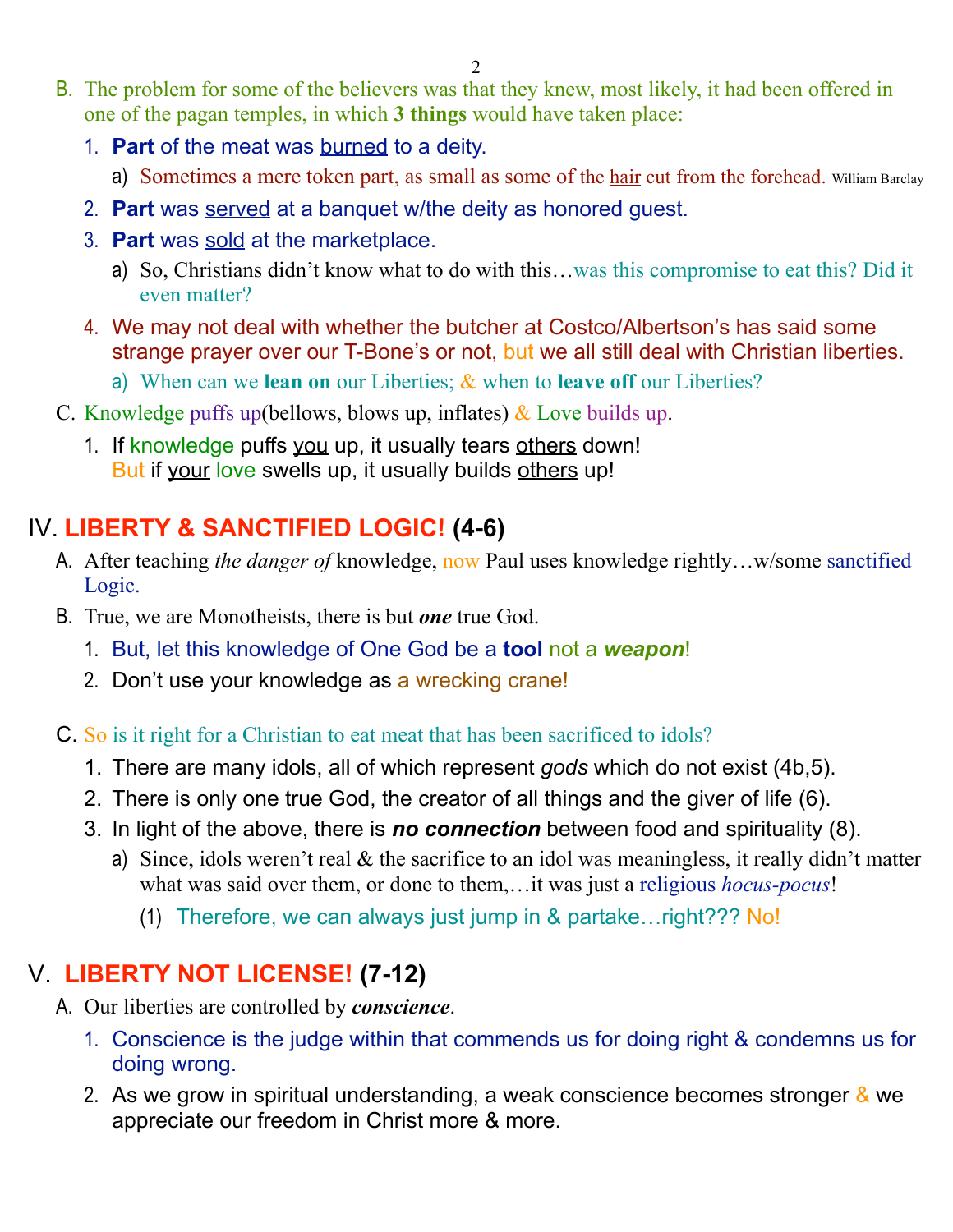- 3. The weak believer must not *run ahead* of his conscience & the strong believer must *never force* him to do so!
	- a) Christian **freedom** is tied to Christian **responsibility**!
- B. Paul warns that weaker believers are upset when other believers eat such meat.
	- 1. Don't become a stumbling block to other Christians (9-12).
		- a) To do so is to sin against your **weaker brother** (9-11).
		- b) To do so is to sin against your **Savior** (12).
	- 2. Do become a stepping-stone(1-3): Knowledge puffs up, but love **builds up**.
- C. (8) It is a clean heart  $\&$  not clean food that will matter;  $\&$  the weak brother confounds the two!<sup>[1](#page-2-0)</sup>
- D. (10) Eating **in** an idols temple
	- 1. What places are off limits to you, but may not be to other Christians?
	- 2. What places are off limits to other believers, but may not be to you?
- E. If you've been saved out of a certain background, that greatly affects your Christian Liberties!
	- 1. For some, TV played a big part pre-salvation, so out w/the TV.
	- 2. For some Christians, staying at Laughlin or Las Vegas is no big deal. They don't drink or gamble, they go to take advantage of the cheap hotels, cheap food, & cheap vacation - But other Christians say, "how can you support these establishments that have destroyed so many people, families, & lives?"
	- 3. For some it is going to the theater, or dancing, social drinking, playing cards (since they came form the tarot cards), & the list goes on.
	- 4. Have you noticed some "Song Remakes" are ok to you, & others aren't? (Why? Time period they came out of…what you were doing at the time?)
	- 5. If you were saved out of *Idols worship* you'd have a problem with this too!
- F. (11) Your pride can cause harm to others.
	- 1. Remember, *knowledge* will never solve the problem!
	- 2. If Christ **loved** the brother enough to die for him, then the strong believer ought to **love** him enough to give up his right to eat certain meat.
- G. (12) The conscience is not infallible, **yet** it is a serious matter to violate it or tempt others to violate theirs!
	- 1. Husbands, do you tempt your wife to wear clothes in public they are not comfortable wearing? - Or watch movies they are not comfortable watching?

<span id="page-2-0"></span><sup>1</sup> Wycliffe Commentary on the NT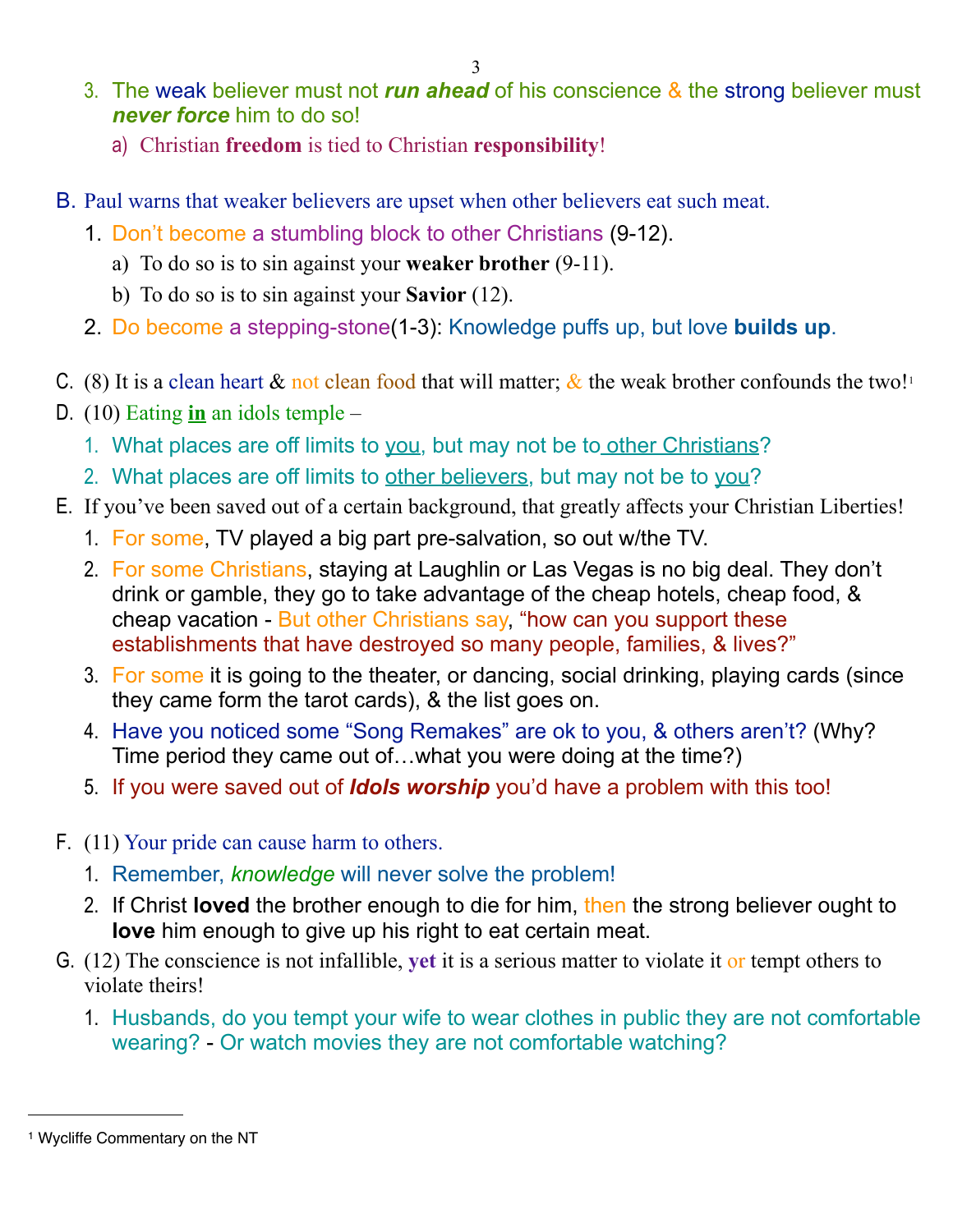#### VI. **A LESSON OF LOVE! (13)**

- A. I will never again eat meat This sets forth the basic principle of Love!
	- 1. Seeking the good of others *before* one's own!
	- 2. 1 Cor.10:24 Let no one seek his own, but each one the other's well-being.
	- 3. **Love** not *light* (or *knowledge*) solves the problem!
- B. **Liberties** are controlled by Conscience; **Conscience** is strengthened by Knowledge; & **Knowledge** is balanced by **Love**!
	- 1. Your spiritual knowledge can be either a **weapon** to hurt people, or a **tool** to build people!
	- 2. The decision to follow the path of Love rests w/Paul, not w/the weak!
- C. Jesus said, A new commandment I give to you, that you love one another; as I have loved you, that you also love one another. By this all will know that you are My disciples, *if you have love for one another.*
	- 1. Not if we become serious students of the Word? Not if we go to every seminar we can afford? Not if we pour all of our money into missions?
- D. Paul says, "If what I eat is going to make another Christian sin, I will never eat meat again as long as I live - for I don't want to make another Christian stumble."
- E. And let's remember our *attitude* with which we restrain our liberty!
	- 1. Don't view *weaker believers* as nuisances, standing in the way of your liberty!

## VII.**4 QUESTIONS TO ASK!**

- A. **[1] Can I** do this? What does **the Bible** Say?
	- 1. Murder, rape, & lying are always wrong, because the bible says so.
		- a) They are wrong w/all **peoples**, at all **times** & in all **places**.
		- b) This is known as a Universal Sin.
	- 2. Also, you can't break the law so drugs are an easy one. Or, drinking before 21.
- B. **[2] Should I** do this? What does **my Conscience** Say?
	- 1. This is not to be 1 persons conscience, nor the pastors conscience...but **yours**!
	- 2. Just because you **can** do or eat something...doesn't mean you **should**.
	- 3. Our conscience acts like *a rudder* to help steer us, keep us from drifting into dangerous waters. A person might not read the bible, but they know rape is is wrong(*conscience*).
	- 4. We shouldn't make rules not in the bible. The bible doesn't need our help.
	- 5. Again...just because we **can** doesn't mean we **should**!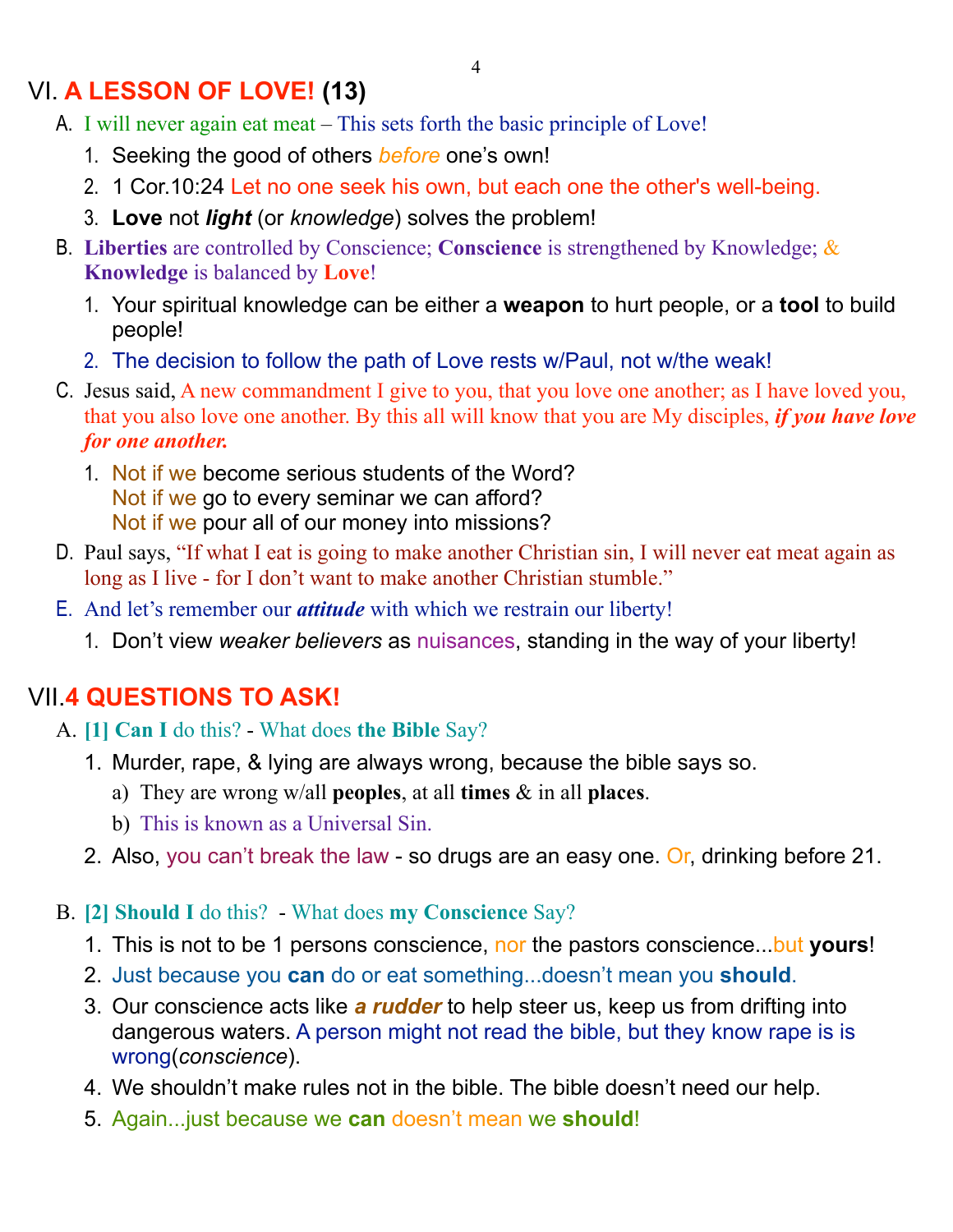- 6. This is known as a Particular Sin.
- C. In Rom.14 Paul gave us Christian guidelines for Gray areas, to achieve unity amidst diversity!
	- 1. Receive those who are different than you.
	- 2. Don't look down on those w/differing views.
	- 3. Remember that those who disagree w/us are still accepted by God.
	- 4. Let God Judge!
	- 5. Love requires self-limitations!
	- 6. Become convinced what is right for you personally!
	- 7. All members of the body of Christ are interrelated, interconnected, & interwoven!
	- 8. We both are the Lord's. We are on the same team!
	- 9. All members will face God's Bema judgment individually.
	- 10.There is no right & wrong side…except for you personally.
	- 11.You will be graded on your attitudes you've displayed & how you've treated those who disagreed with you.
- D. **[3]** What does my **Weakness Require**? How must I **restrict** my Freedom?
	- 1. There are areas where I must *intentionally* restrict my freedom.
	- 2. There are areas where I am strong & you may be weak; & where I am weak & you might be strong. *Know thyself!*
		- a) It might be violence on a TV show thats no big deal to you.
- E. **[4]** What does my **Friend Need**?
	- 1. If I eat with a Vegan, why not eat off the vegan menu?
	- 2. When you have people over for dinner, that isn't the time to show off your liberties.
	- 3. Remember the basic principle is Love!

#### **Christian Solidarity or Parody?**

Once upon a time 3 churches in a small town decided to get together & have a Baptism to show solidarity. They chose their town's only park for a safe venue. And so, everything was going wonderfully…until they arrived at the park. Invited to the gathering was: *The 1st Church of the Starched Shirts; The Association of Even-Keel Conservatives; & The Free-Will Liberal-a-palians.* 

They figured they'd start with a Pot-Luck, since as everyone knows this is how **All** good Christian events start.

• The 1st Church of the Starched Shirts brought out their home made Lemonade.